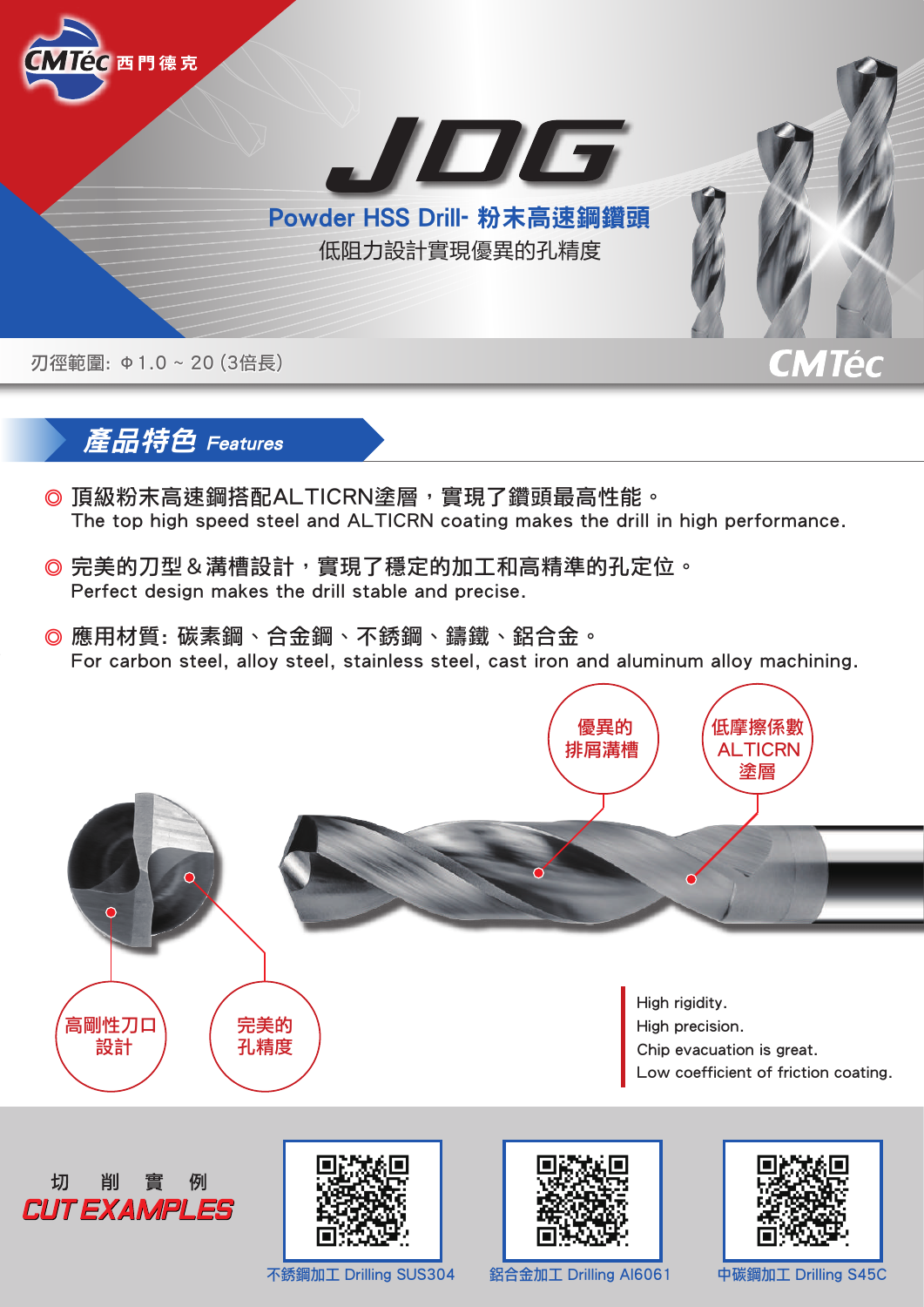



| 刃徑<br>d | 溝長<br>L1       | 全長<br>L | 柄徑<br>D.                | 鍍膜訂購編號<br>Coated<br>Order No. |  | 刃徑<br>d | 溝長<br>L1 | 全長<br>L | 柄徑<br>D         | 鍍膜訂購編號<br>Coated<br>Order No. |
|---------|----------------|---------|-------------------------|-------------------------------|--|---------|----------|---------|-----------------|-------------------------------|
| 1.00    | 6              | 38      | 3                       | <b>JDG20100A</b>              |  | 3.45    | 20       | 52      | 4               | JDG20345A                     |
| 1.05    | 6              | 38      | 3                       | <b>JDG20105A</b>              |  | 3.50    | 20       | 52      | 4               | <b>JDG20350A</b>              |
| 1.10    | $\overline{7}$ | 39      | 3                       | <b>JDG20110A</b>              |  | 3.55    | 20       | 52      | 4               | <b>JDG20355A</b>              |
| 1.15    | $\overline{7}$ | 39      | 3                       | <b>JDG20115A</b>              |  | 3.60    | 20       | 52      | 4               | <b>JDG20360A</b>              |
| 1.20    | 8              | 40      | 3                       | <b>JDG20120A</b>              |  | 3.65    | 20       | 52      | 4               | <b>JDG20365A</b>              |
| 1.25    | 8              | 40      | 3                       | <b>JDG20125A</b>              |  | 3.70    | 20       | 52      | 4               | <b>JDG20370A</b>              |
| 1.30    | 8              | 40      | 3                       | <b>JDG20130A</b>              |  | 3.75    | 20       | 52      | 4               | <b>JDG20375A</b>              |
| 1.35    | 9              | 41      | 3                       | <b>JDG20135A</b>              |  | 3.80    | 22       | 54      | 4               | <b>JDG20380A</b>              |
| 1.40    | 9              | 41      | 3                       | <b>JDG20140A</b>              |  | 3.85    | 22       | 54      | 4               | <b>JDG20385A</b>              |
| 1.45    | 9              | 41      | 3                       | <b>JDG20145A</b>              |  | 3.90    | 22       | 54      | 4               | <b>JDG20390A</b>              |
| 1.50    | 9              | 41      | 3                       | JDG20150A                     |  | 3.95    | 22       | 54      | 4               | JDG20395A                     |
| 1.55    | 10             | 42      | 3                       | <b>JDG20155A</b>              |  | 4.00    | 22       | 54      | $\overline{4}$  | <b>JDG20400A</b>              |
| 1.60    | 10             | 42      | 3                       | <b>JDG20160A</b>              |  | 4.05    | 22       | 66      | 6               | <b>JDG20405A</b>              |
| 1.65    | 10             | 42      | 3                       | <b>JDG20165A</b>              |  | 4.10    | 22       | 66      | 6               | <b>JDG20410A</b>              |
| 1.70    | 10             | 42      | 3                       | <b>JDG20170A</b>              |  | 4.15    | 22       | 66      | 6               | <b>JDG20415A</b>              |
| 1.75    | 11             | 43      | 3                       | <b>JDG20175A</b>              |  | 4.20    | 22       | 66      | 6               | <b>JDG20420A</b>              |
| 1.80    | 11             | 43      | 3                       | JDG20180A                     |  | 4.25    | 22       | 66      | 6               | <b>JDG20425A</b>              |
| 1.85    | 11             | 43      | 3                       | <b>JDG20185A</b>              |  | 4.30    | 24       | 68      | 6               | <b>JDG20430A</b>              |
| 1.90    | 11             | 43      | 3                       | <b>JDG20190A</b>              |  | 4.35    | 24       | 68      | 6               | <b>JDG20435A</b>              |
| 1.95    | 12             | 44      | 3                       | <b>JDG20195A</b>              |  | 4.40    | 24       | 68      | 6               | <b>JDG20440A</b>              |
| 2.00    | 12             | 44      | 3                       | <b>JDG20200A</b>              |  | 4.45    | 24       | 68      | 6               | <b>JDG20445A</b>              |
| 2.05    | 12             | 44      | 3                       | <b>JDG20205A</b>              |  | 4.50    | 24       | 68      | $\,6$           | <b>JDG20450A</b>              |
| 2.10    | 12             | 44      | 3                       | <b>JDG20210A</b>              |  | 4.55    | 24       | 68      | 6               | <b>JDG20455A</b>              |
| 2.15    | 13             | 45      | 3                       | <b>JDG20215A</b>              |  | 4.60    | 24       | 68      | 6               | <b>JDG20460A</b>              |
| 2.20    | 13             | 45      | 3                       | <b>JDG20220A</b>              |  | 4.65    | 24       | 68      | 6               | <b>JDG20465A</b>              |
| 2.25    | 13             | 45      | 3                       | <b>JDG20225A</b>              |  | 4.70    | 24       | 68      | $6\phantom{1}6$ | <b>JDG20470A</b>              |
| 2.30    | 13             | 45      | 3                       | <b>JDG20230A</b>              |  | 4.75    | 24       | 68      | 6               | <b>JDG20475A</b>              |
| 2.35    | 13             | 45      | 3                       | <b>JDG20235A</b>              |  | 4.80    | 26       | 70      | $6\phantom{1}6$ | <b>JDG20480A</b>              |
| 2.40    | 14             | 46      | 3                       | <b>JDG20240A</b>              |  | 4.85    | 26       | 70      | 6               | <b>JDG20485A</b>              |
| 2.45    | 14             | 46      | 3                       | <b>JDG20245A</b>              |  | 4.90    | 26       | 70      | $6\phantom{1}6$ | <b>JDG20490A</b>              |
| 2.50    | 14             | 46      | 3                       | <b>JDG20250A</b>              |  | 4.95    | 26       | 70      | 6               | <b>JDG20495A</b>              |
| 2.55    | 14             | 46      | 3                       | <b>JDG20255A</b>              |  | 5.00    | 26       | 70      | 6               | <b>JDG20500A</b>              |
| 2.60    | 14             | 46      | 3                       | <b>JDG20260A</b>              |  | 5.05    | 26       | 70      | 6               | <b>JDG20505A</b>              |
| 2.65    | 14             | 46      | 3                       | <b>JDG20265A</b>              |  | 5.10    | 26       | 70      | 6               | <b>JDG20510A</b>              |
| 2.70    | 16             | 48      | 3                       | <b>JDG20270A</b>              |  | 5.15    | 26       | $70\,$  | 6               | JDG20515A                     |
| 2.75    | 16             | 48      | 3                       | <b>JDG20275A</b>              |  | 5.20    | 26       | 70      | 6               | <b>JDG20520A</b>              |
| 2.80    | 16             | 48      | 3                       | JDG20280A                     |  | 5.25    | 26       | 70      | 6               | <b>JDG20525A</b>              |
| 2.85    | 16             | 48      | 3                       | <b>JDG20285A</b>              |  | 5.30    | 26       | 70      | $\,6\,$         | <b>JDG20530A</b>              |
| 2.90    | 16             | 48      | 3                       | <b>JDG20290A</b>              |  | 5.35    | 28       | 72      | 6               | JDG20535A                     |
| 2.95    | 16             | 48      | $\sqrt{3}$              | <b>JDG20295A</b>              |  | 5.40    | 28       | 72      | 6               | <b>JDG20540A</b>              |
| 3.00    | 16             | 48      | 3                       | JDG20300A                     |  | 5.45    | 28       | 72      | 6               | <b>JDG20545A</b>              |
| 3.05    | 18             | 50      | $\overline{\mathbf{4}}$ | <b>JDG20305A</b>              |  | 5.50    | 28       | 72      | $\,6\,$         | <b>JDG20550A</b>              |
| 3.10    | 18             | 50      | 4                       | <b>JDG20310A</b>              |  | 5.55    | 28       | 72      | 6               | <b>JDG20555A</b>              |
| 3.15    | 18             | 50      | $\overline{\mathbf{4}}$ | <b>JDG20315A</b>              |  | 5.60    | 28       | 72      | $\,6\,$         | <b>JDG20560A</b>              |
| 3.20    | 18             | 50      | 4                       | <b>JDG20320A</b>              |  | 5.65    | 28       | 72      | 6               | <b>JDG20565A</b>              |
| 3.25    | 18             | 50      | 4                       | <b>JDG20325A</b>              |  | 5.70    | 28       | 72      | $\,6$           | <b>JDG20570A</b>              |
| 3.30    | 18             | 50      | 4                       | JDG20330A                     |  | 5.75    | 28       | 72      | $\,6$           | <b>JDG20575A</b>              |
| 3.35    | 18             | 50      | $\overline{\mathbf{4}}$ | <b>JDG20335A</b>              |  | 5.80    | 28       | 72      | 6               | <b>JDG20580A</b>              |
| 3.40    | 20             | 52      | 4                       | <b>JDG20340A</b>              |  | 5.85    | 28       | 72      | 6               | <b>JDG20585A</b>              |

## POWDER HIGH SPEED STEEL DRILL | CMTéc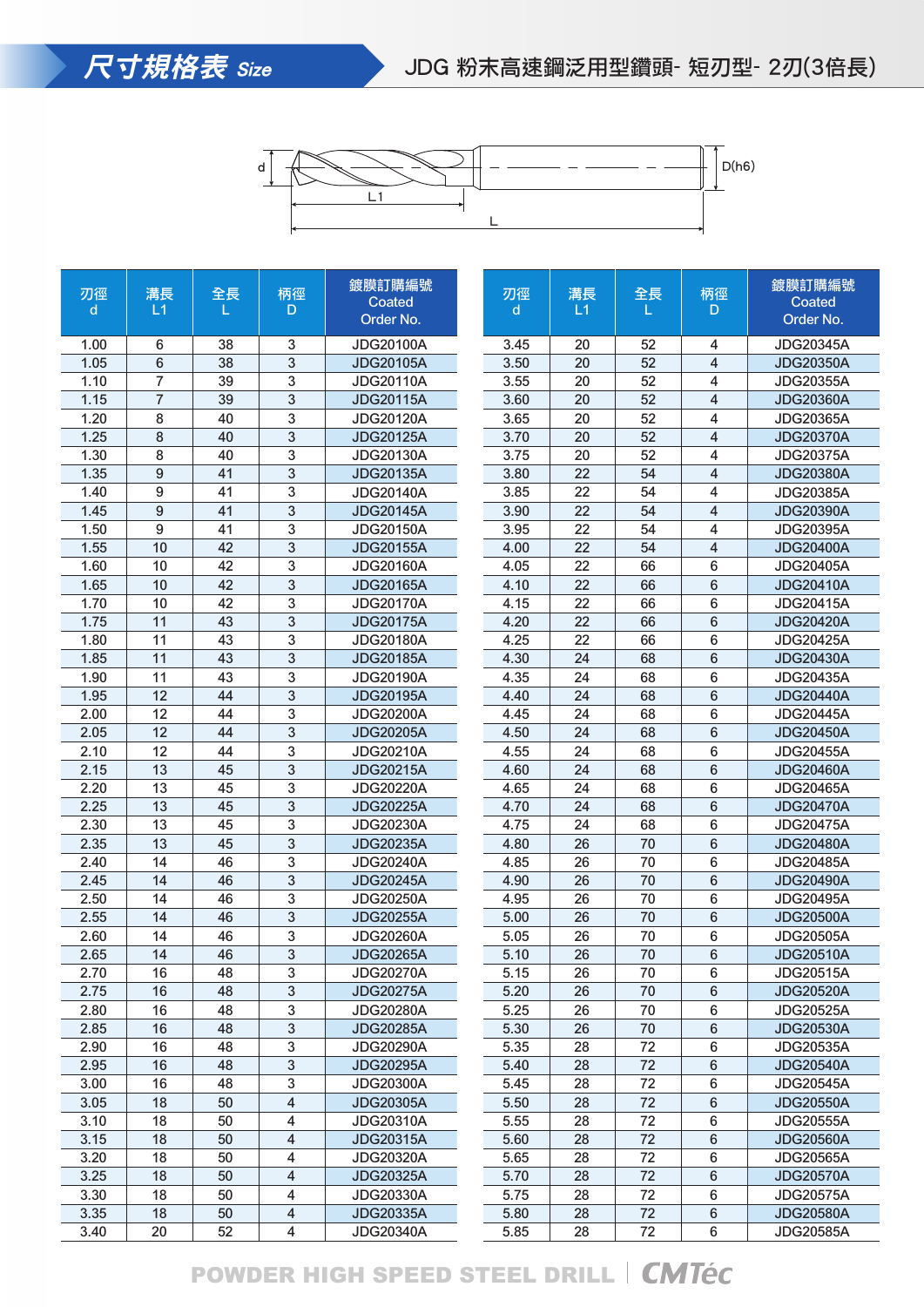總 公 司/ Tel: 886-6-7940726 Fax: 886-6-7941217 台 北 公 司/ Tel: 886-2-29043033 Fax: 886-2-29030963  $\equiv$   $\frac{E}{E}$   $\frac{E}{E}$   $\frac{E}{E}$   $\frac{E}{E}$   $\frac{E}{E}$   $\frac{E}{E}$   $\frac{E}{E}$   $\frac{E}{E}$   $\frac{E}{E}$   $\frac{E}{E}$   $\frac{E}{E}$   $\frac{E}{E}$   $\frac{E}{E}$   $\frac{E}{E}$   $\frac{E}{E}$   $\frac{E}{E}$   $\frac{E}{E}$   $\frac{E}{E}$   $\frac{E}{E}$   $\frac{E}{E}$   $\frac{E}{E}$   $\frac{E}{$ 



| 刃徑 (d)              | h7 $\Delta \neq$ (h7 Tolerance) |  |  |  |  |  |  |  |
|---------------------|---------------------------------|--|--|--|--|--|--|--|
| $\Phi \leq 3$       | $+0$ ~ - 0.010mm                |  |  |  |  |  |  |  |
| $3<\Phi \leq 6$     | $+0$ ~ - 0.012mm                |  |  |  |  |  |  |  |
| $6 < \Phi \leq 10$  | $+0$ ~ - 0.015mm                |  |  |  |  |  |  |  |
| $10 < \Phi \leq 18$ | $+0$ ~ - 0.018mm                |  |  |  |  |  |  |  |
| $18<\phi \leq 30$   | $+0$ ~ - 0.021mm                |  |  |  |  |  |  |  |

| 刃徑    | 溝長 | 全長  | 柄徑 | 鍍膜訂購編號           |  |  |  |
|-------|----|-----|----|------------------|--|--|--|
| d     | L1 | L   | D  | Coated           |  |  |  |
|       |    |     |    | Order No.        |  |  |  |
| 5.90  | 28 | 72  | 6  | <b>JDG20590A</b> |  |  |  |
| 5.95  | 28 | 72  | 6  | <b>JDG20595A</b> |  |  |  |
| 6.00  | 28 | 72  | 6  | <b>JDG20600A</b> |  |  |  |
| 6.10  | 31 | 75  | 8  | <b>JDG20610A</b> |  |  |  |
| 6.20  | 31 | 75  | 8  | <b>JDG20620A</b> |  |  |  |
| 6.30  | 31 | 75  | 8  | <b>JDG20630A</b> |  |  |  |
| 6.40  | 31 | 75  | 8  | <b>JDG20640A</b> |  |  |  |
| 6.50  | 31 | 75  | 8  | <b>JDG20650A</b> |  |  |  |
| 6.60  | 31 | 75  | 8  | <b>JDG20660A</b> |  |  |  |
| 6.70  | 31 | 75  | 8  | <b>JDG20670A</b> |  |  |  |
| 6.75  | 31 | 75  | 8  | <b>JDG20675A</b> |  |  |  |
| 6.80  | 34 | 78  | 8  | <b>JDG20680A</b> |  |  |  |
| 6.90  | 34 | 78  | 8  | <b>JDG20690A</b> |  |  |  |
| 7.00  | 34 | 78  | 8  | <b>JDG20700A</b> |  |  |  |
| 7.10  | 34 | 78  | 8  | <b>JDG20710A</b> |  |  |  |
| 7.20  | 34 | 78  | 8  | <b>JDG20720A</b> |  |  |  |
| 7.30  | 34 | 78  | 8  | <b>JDG20730A</b> |  |  |  |
| 7.40  | 34 | 78  | 8  | <b>JDG20740A</b> |  |  |  |
| 7.50  | 34 | 78  | 8  | <b>JDG20750A</b> |  |  |  |
| 7.60  | 37 | 81  | 8  | <b>JDG20760A</b> |  |  |  |
| 7.70  | 37 | 81  | 8  | <b>JDG20770A</b> |  |  |  |
| 7.80  | 37 | 81  | 8  | <b>JDG20780A</b> |  |  |  |
| 7.90  | 37 | 81  | 8  | <b>JDG20790A</b> |  |  |  |
| 8.00  | 37 | 81  | 8  | <b>JDG20800A</b> |  |  |  |
| 8.10  | 37 | 87  | 10 | <b>JDG20810A</b> |  |  |  |
| 8.20  | 37 | 87  | 10 | <b>JDG20820A</b> |  |  |  |
| 8.30  | 37 | 87  | 10 | JDG20830A        |  |  |  |
| 8.40  | 37 | 87  | 10 | <b>JDG20840A</b> |  |  |  |
| 8.50  | 37 | 87  | 10 | <b>JDG20850A</b> |  |  |  |
| 8.60  | 40 | 90  | 10 | <b>JDG20860A</b> |  |  |  |
| 8.70  | 40 | 90  | 10 | <b>JDG20870A</b> |  |  |  |
| 8.80  | 40 | 90  | 10 | <b>JDG20880A</b> |  |  |  |
| 8.90  | 40 | 90  | 10 | <b>JDG20890A</b> |  |  |  |
| 9.00  | 40 | 90  | 10 | <b>JDG20900A</b> |  |  |  |
| 9.10  | 40 | 90  | 10 | <b>JDG20910A</b> |  |  |  |
| 9.20  | 40 | 90  | 10 | <b>JDG20920A</b> |  |  |  |
| 9.30  | 40 | 90  | 10 | <b>JDG20930A</b> |  |  |  |
| 9.40  | 40 | 90  | 10 | <b>JDG20940A</b> |  |  |  |
| 9.50  | 40 | 90  | 10 | <b>JDG20950A</b> |  |  |  |
| 9.60  | 43 | 93  | 10 | <b>JDG20960A</b> |  |  |  |
| 9.70  | 43 | 93  | 10 | <b>JDG20970A</b> |  |  |  |
| 9.80  | 43 | 93  | 10 | <b>JDG20980A</b> |  |  |  |
| 9.90  | 43 | 93  | 10 | <b>JDG20990A</b> |  |  |  |
| 10.00 | 43 | 93  | 10 | <b>JDG21000A</b> |  |  |  |
| 10.10 | 43 | 100 | 12 | <b>JDG21010A</b> |  |  |  |
| 10.20 | 43 | 100 | 12 | <b>JDG21020A</b> |  |  |  |
| 10.30 | 43 | 100 | 12 | <b>JDG21030A</b> |  |  |  |
| 10.40 | 43 | 100 | 12 | <b>JDG21040A</b> |  |  |  |
| 10.50 | 43 | 100 | 12 | <b>JDG21050A</b> |  |  |  |
|       |    |     |    |                  |  |  |  |

| 刃徑<br>d | 溝長<br>L1 | 全長<br>L.  | 柄徑<br>D | 鍍膜訂購編號<br>Coated<br>Order No. |
|---------|----------|-----------|---------|-------------------------------|
|         |          |           |         |                               |
| 10.6    | 43       | 100       | 12      | <b>JDG21060A</b>              |
| 10.7    | 47       | 104       | 12      | <b>JDG21070A</b>              |
| 10.8    | 47       | 104       | 12      | <b>JDG21080A</b>              |
| 10.9    | 47       | 104       | 12      | <b>JDG21090A</b>              |
| 11.0    | 47       | 104       | 12      | <b>JDG21100A</b>              |
| 11.1    | 47       | 104       | 12      | <b>JDG21110A</b>              |
| 11.2    | 47       | 104       | 12      | JDG21120A                     |
| 11.3    | 47       | 104       | 12      | <b>JDG21130A</b>              |
| 11.4    | 47       | 104       | 12      | <b>JDG21140A</b>              |
| 11.5    | 47       | 104       | 12      | <b>JDG21150A</b>              |
| 11.6    | 47       | 104       | 12      | <b>JDG21160A</b>              |
| 11.7    | 47       | 104       | 12      | <b>JDG21170A</b>              |
| 11.8    | 47       | 104       | 12      | <b>JDG21180A</b>              |
| 11.9    | 51       | 108       | 12      | <b>JDG21190A</b>              |
| 12.0    | 51       | 108       | 12      | <b>JDG21200A</b>              |
| 12.1    | 51       | 108       | 12      | <b>JDG21210A</b>              |
| 12.2    | 51       | 108       | 12      | <b>JDG21220A</b>              |
| 12.3    | 51       | 108       | 12      | <b>JDG21230A</b>              |
| 12.4    | 51       | 108       | 12      | <b>JDG21240A</b>              |
| 12.5    | 51       | 108       | 12      | <b>JDG21250A</b>              |
| 12.6    | 51       | 108       | 12      | <b>JDG21260A</b>              |
| 12.7    | 51       | 108       | 12      | <b>JDG21270A</b>              |
| 12.8    | 51       | 108       | 12      | <b>JDG21280A</b>              |
| 12.9    | 51       | 108       | 12      | <b>JDG21290A</b>              |
| 13.0    | 51       | 108       | 12      | <b>JDG21300A</b>              |
| 13.5    | 72       | 132       | 16      | <b>JDG21350A</b>              |
| 14.0    | 72       | 132       | 16      | <b>JDG21400A</b>              |
| 14.5    | 76       | 136       | 16      | <b>JDG21450A</b>              |
| 15.0    | 76       | 142       | 20      | <b>JDG21500A</b>              |
| 15.5    | 80       | 146       | 20      | <b>JDG21550A</b>              |
| 16.0    | 80       | 146       | 20      | <b>JDG21600A</b>              |
| 16.5    | 84       | 150       | 20      | <b>JDG21650A</b>              |
| 17.0    | 84       | 150       | 20      | <b>JDG21700A</b>              |
| 17.5    | 87       | 153       | 20      | <b>JDG21750A</b>              |
| 18.0    | 87       | 153       | 20      | <b>JDG21800A</b>              |
| 18.5    | 90       | 156       | 20      | <b>JDG21850A</b>              |
| 19.0    | 90       | 164<br>25 |         | <b>JDG21900A</b>              |
| 19.5    | 94       | 168       | 25      | <b>JDG21950A</b>              |
| 20.0    | 94       | 168       | 25      | <b>JDG22000A</b>              |

 $%$  刃徑Φ13.5~20mm尺寸規格,依訂單生產。 ※ Diameter Φ13.5mm to Φ20mm are made to order.

## POWDER HIGH SPEED STEEL DRILL | CMTéc